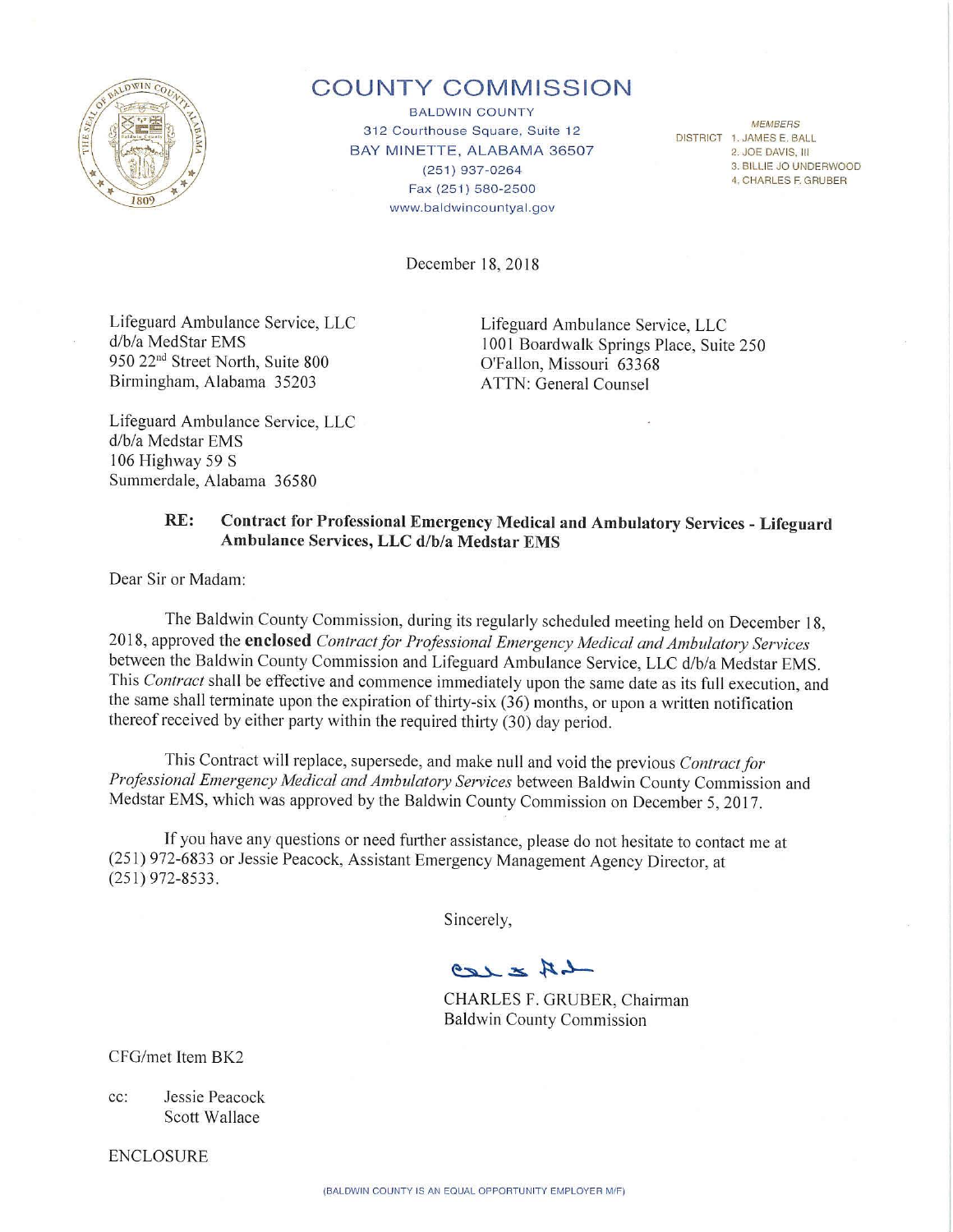State of Alabama (b)

County of Baldwin )

## **CONTRACT FOR PROFESSIONAL EMERGENCY MEDICAL AND AMBULATORY SERVICES**

This Contract for **Professional Emergency Medical and Ambulatory Services** is made and entered into by and between the County of Baldwin, acting by and through its governing body, the Baldwin County Commission (hereinafter "COUNTY") and Lifeguard Ambulance Service LLC, dba MedStar EMA (hereinafter referred to as "PROVIDER").

#### **WITNESSETH:**

**Whereas, Baldwin County, Alabama, by reason** of **its geographical location, is**  exposed from time to time to the threat and landfall of hurricanes; and

**Whereas, said hurricanes have been, and are anticipated to be, of snch scope and severity that declarations of emergency from local, state, and federal agencies have been, and are anticipated to be necessary; and** 

**Whereas, the Connty undertakes to provide varions shelters for the occnpation and protection** of **persons in need during the event of said hurricanes; and** 

**Whereas, it is desirable to have on hand at said shelters professional emergency medical and ambulatory services within Baldwin County; and** 

**Whereas, Provider is ready, willing and able to provide emergency medical and ambulatory services at shelters established by County in the event of hurricanes as aforesaid, and County desires to retain Provider** to **so provide said services as an independent contractor.** 

**NOW, THEREFORE,** in consideration of the premises and the mutual covenants herein contained, the sufficiency of which being hereby acknowledged, PROVIDER and COUNTY do hereby agree as follows:

I. Definitions. The following terms shall have the following meanings:

| i. COUNTY:      | Baldwin County, Alabama                           |
|-----------------|---------------------------------------------------|
| ii. COMMISSION: | <b>Baldwin County Commission</b>                  |
| iii. PROVIDER:  | Lifeguard Ambulance Service, LLC, dba MedStar EMS |

II. Obligations Generally. The COUNTY hereby retains, and the PROVIDER agrees to perform for the COUNTY, professional emergency medical and ambulatory services as hereinafter set forth. This document shall serve as the binding contract for the services PROVIDER. PROVIDER shall commence performance of the said services as and at the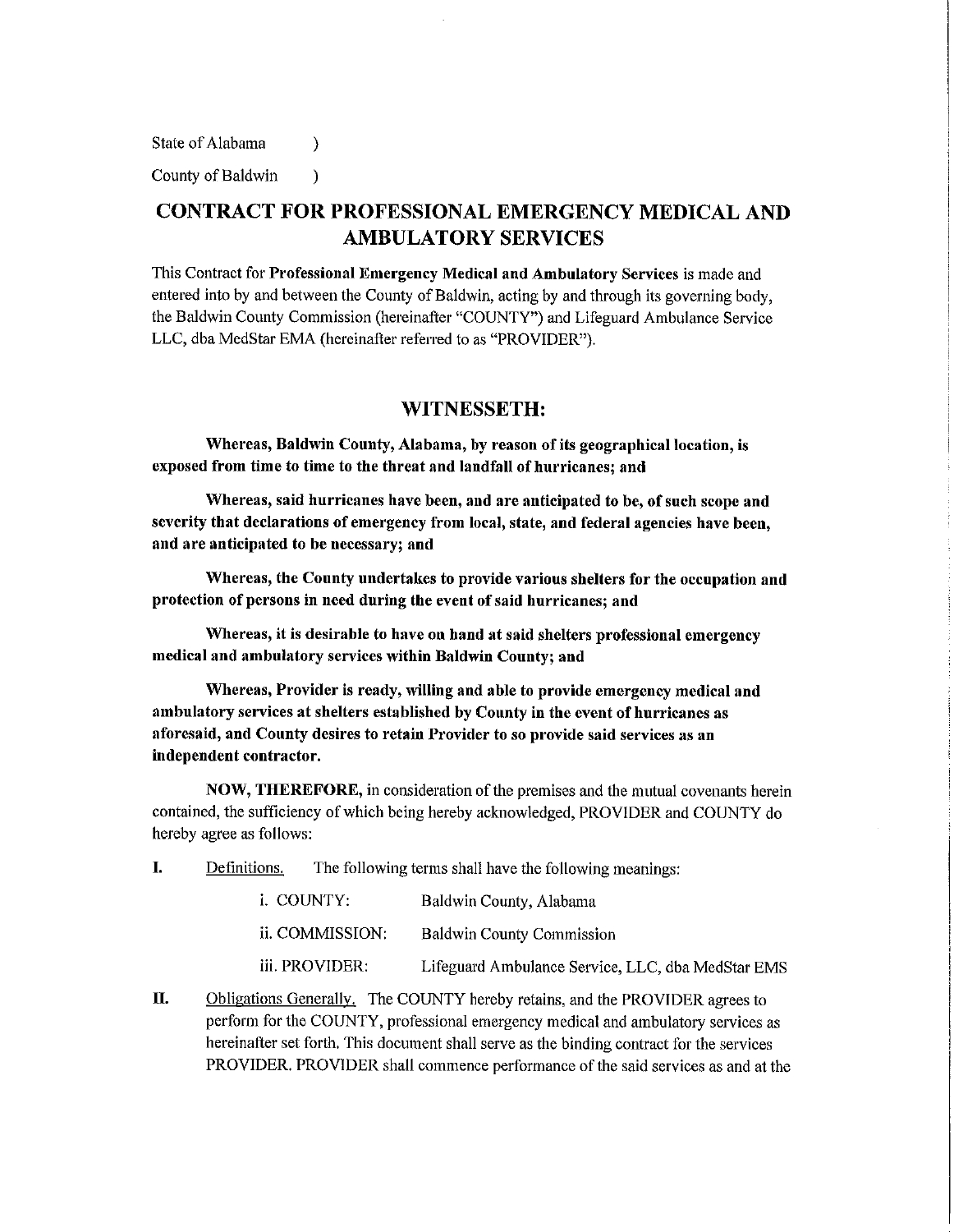times outlined herein upon full execution of this Contract. All work shall be commenced and completed in a timely manner as, and at the times, herein set out.

- **III.**  Recitals Included. The above recitals and statements are incorporated as part of this Contract and shall have the effect and enforceability as all other provisions herein.
- **IV.**  Professional Qualifications. For the purpose of this Contract, the PROVIDER represents and warrants to the COUNTY that it possesses the professional, technical, and administrative personnel with the specific experience and training necessary to provide the professional services required herein.
- **V.** No Prohibited Exclusive Franchise. The COUNTY neither perceives nor intends, by this Contract, a granting of an exclusive franchise or violation of Art. I, Section 22 of the Alabama Constitution.
- **VI.** Representation/Warranty of Certifications, Etc. PROVIDER represents and warrants that PROVIDER is presently certified, licensed and otherwise permitted under all necessary and applicable laws and regulations to perform the services herein, and that PROVIDER shall renew, maintain, and otherwise ensure that all such certifications, licenses, and permits are current and valid, without interruption, for and through completion of the services. The representation and warranty aforesaid is a material inducement to the COUNTY in entering this Contract, and the parties agree that the breach thereof shall be deemed material at the County's option.
- **VII.** Legal Compliance. PROVIDER shall at all times comply with all applicable Federal, State, local and municipal laws and regulations.
- **VIII.** Independent Contractor. PROVIDER acknowledges that it is an independent contractor, and PROVIDER shall at all times remain as such in performing the services under this Contract. PROVIDER is not an employee, servant, partner, or agent of the COUNTY and has no authority, whether express or implied, to contract for or bind the COUNTY in any manner. The parties agree that PROVIDER shall be solely responsible for and shall have full and unqualified control over developing and implementing its own means and methods, as it deems necessary and appropriate in providing the aforementioned services, and that the COUNTY's interests herein are expressly limited to the results of said services. PROVIDER is not entitled to unemployment insurance benefits, and PROVIDER is responsible for and obligated to pay any and all federal and state income tax on any monies paid pursuant to this Contract.
- **IX.**  No Agency Created. It is neither the express nor the implied intent of PROVIDER or COUNTY to create an agency relationship pursuant to this Agreement. Therefore, the PROVIDER does not in any manner act on behalf of COUNTY, and the creation of such a relationship is prohibited and void.
- **X.**  Unenforceable Provisions. If any one or more of the provisions contained herein shall, for any reason, be held to be invalid, illegal or unenforceable in any respect, then such provision or provisions shall be deemed severable from the remaining provisions hereof, and such invalidity, illegality or unenforceability shall not affect any other provision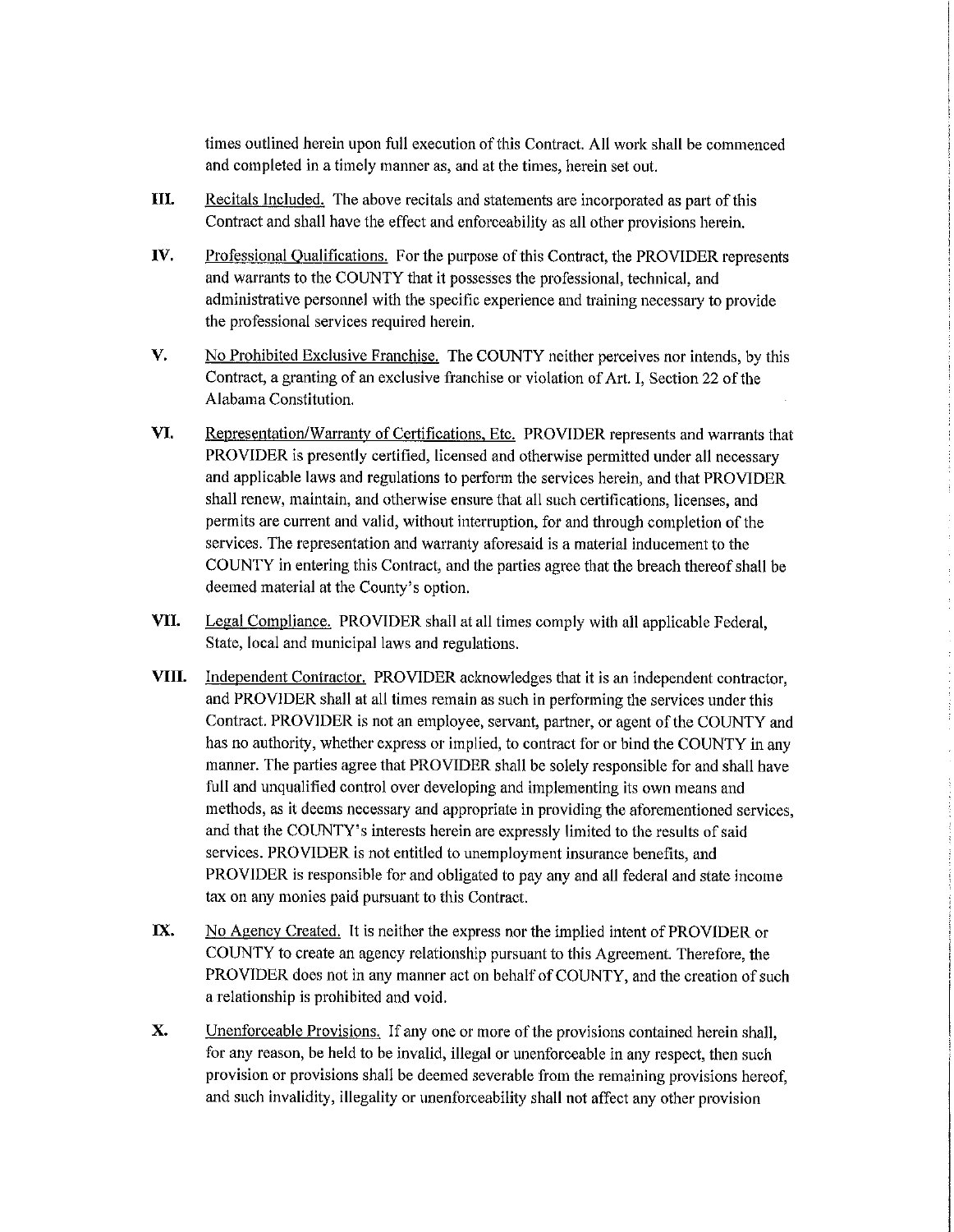hereof. This Agreement shall be construed as if such invalid, illegal or unenforceable provision had never been contained herein.

- **XI.**  Entire Agreement. This Agreement represents the entire and integrated agreement between COUNTY and PROVIDER and supersedes all prior negotiations, representations, or agreements, either written or oral. This agreement may be amended only by written instrument signed by all parties.
- **XII.** Failure to Strictly Enforce Performance. The failure of the COUNTY to insist upon the strict performance of any of the terms, covenants, agreements and conditions of this Contract shall not constitute, and shall never be asserted by PROVIDER as constituting, a default or be construed as a waiver or relinquishment of the right of the COUNTY to thereafter enforce any such term, covenant, agreement, or condition, but the same shall continue in full force and effect.
- **XIII.** Assignment. This contract or any interest herein shall not be assigned, transferred or otherwise encumbered by the PROVIDER without the prior written consent of the COUNTY, which may be withheld or granted in the sole discretion of the COUNTY.
- **XIV.** Ownership of Docrnnents/Work. The COUNTY shall be the owner of all copyright or other intellectual property rights in reports, documents and deliverables produced and paid for under this Contract, and to the extent permitted by Alabama law, any such material may be reproduced and reused at the discretion of the COUNTY without payment of further consideration. PROVIDER shall not transfer, disclose, or otherwise use such information for any purpose other than in performance of the services hereunder, without the COUNTY's prior written consent, which may be withheld or granted in the sole discretion of the COUNTY.
- **XV.** Notice. Notice required herein shall be in writing, unless otherwise allowed, and said notice shall be deemed effective when received at the following addresses:

| <b>PROVIDER:</b> | Lifeguard Ambulance Service, LLC, dba<br>MedStar EMS<br>950 22 <sup>nd</sup> Street North, Suite 800<br>Birmingham, AL 35203 |
|------------------|------------------------------------------------------------------------------------------------------------------------------|
| COPY TO:         | Attn: General Counsel<br>1001 Boardwalk Springs Place<br>Suite 250<br>O'Fallon, MO 63368                                     |
| COUNTY:          | <b>Baldwin County Commission</b><br>C/O Chairman<br>312 Courthouse Square<br>Suite 12<br>Bay Minette, AL 36507               |

**XVI.** Services to be Rendered and Timing thereof.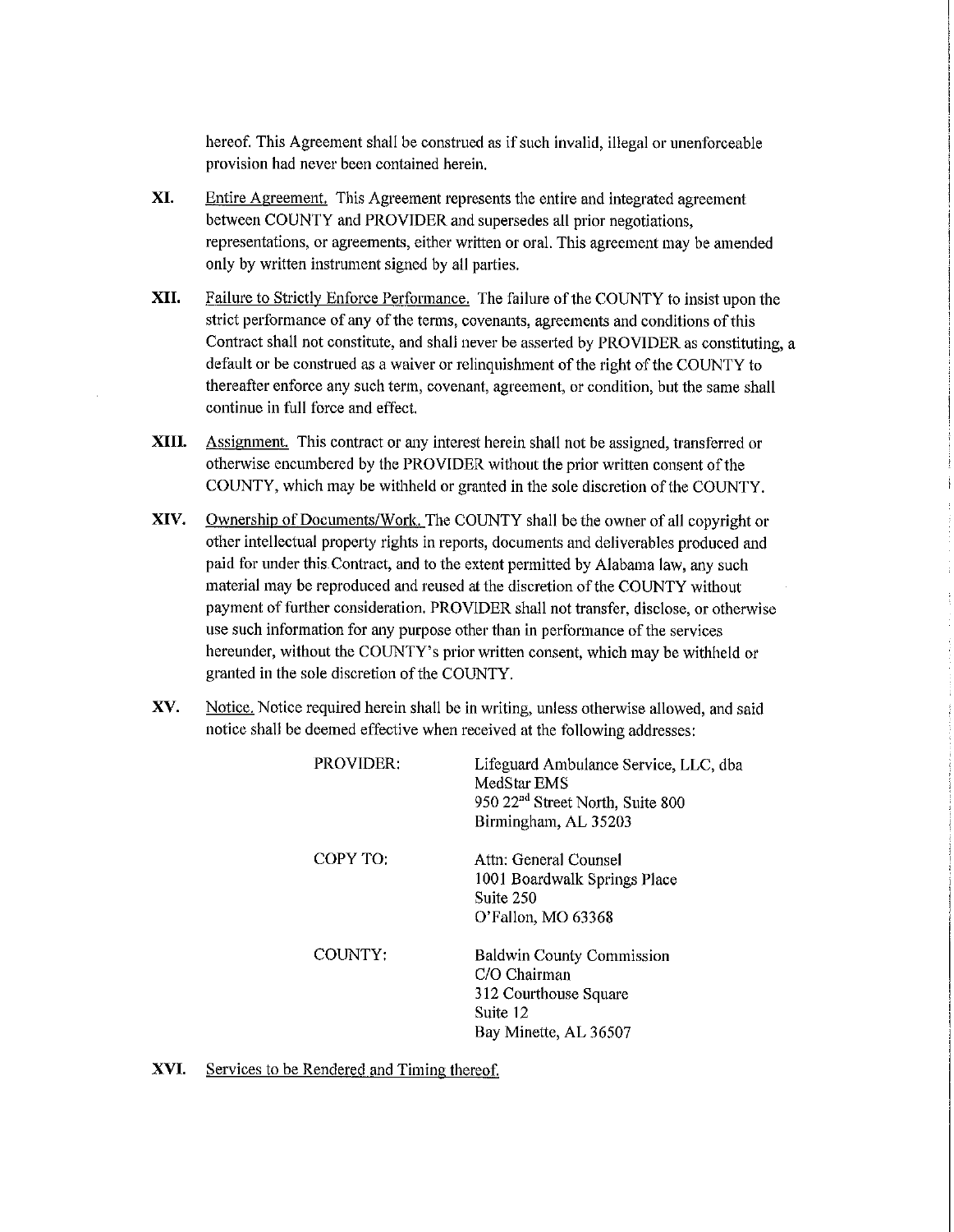a) PROVIDER is retained by the COUNTY as a professionally-qualified provider of emergency medical and ambulatory services. The parties acknowledge and agree that PROVIDER shall provide the services hereunder upon, and only in the event COUNTY establishes and opens hurricane shelters in relation to a declared local emergency. The general scope of work for he services will encompass:

Transport Crew stationed at each open shelter facility at a cost not to exceed \$120.00 per hour. Each unit will have one EMT and one Paramedic and necessary equipment to respond to and facilitate medical emergencies, and to conduct transports as necessary. The unit will be stationed from opening until closing of the shelter facility, up to eight facilities. The following shelter facilities are the subject of this agreement, and will be opened on an as needed basis.

- I. Baldwin County Coliseum
- II. Baldwin County Level II Shelter
- 111. Bay Minette Middle School
- IV. Daphne East Elementary
- V. Foley Satellite Courthouse
- VI. Fairhope Satellite Courthouse
- b) In addition to the aforementioned shelters, the PROVIDER agrees to provide supplemental and/or backup services at the shelters listed below upon request by the Baldwin County EMA Director or his/her designee:
	- I. Baldwin County High School
	- II. Baldwin County Level Il Community Shelter
	- III. Bay Minette Middle School
- c) PROVIDER will provide ongoing communications with COUNTY regarding this service, including updates, emails and etc., as requested. Additionally, PROVIDER will meet with COUNTY as needed or requested.
- d) PROVIDER is responsible for the professional quality, technical accuracy, timely completion and coordination of all services furnished by or in relation to this Contract.
- e) PROVIDER represents and warrants that its services shall be performed within the limits and standards provided by the COUNTY, in a manner consistent with the level of care and skill ordinarily exercised by similar providers under similar circumstances at the time the services are performed.

#### **XVII.** General Responsibilities of the COUNTY.

a) The COUNTY shall provide reasonable notice to PROVIDER whenever the COUNTY actually observes or otherwise actually observes or otherwise actually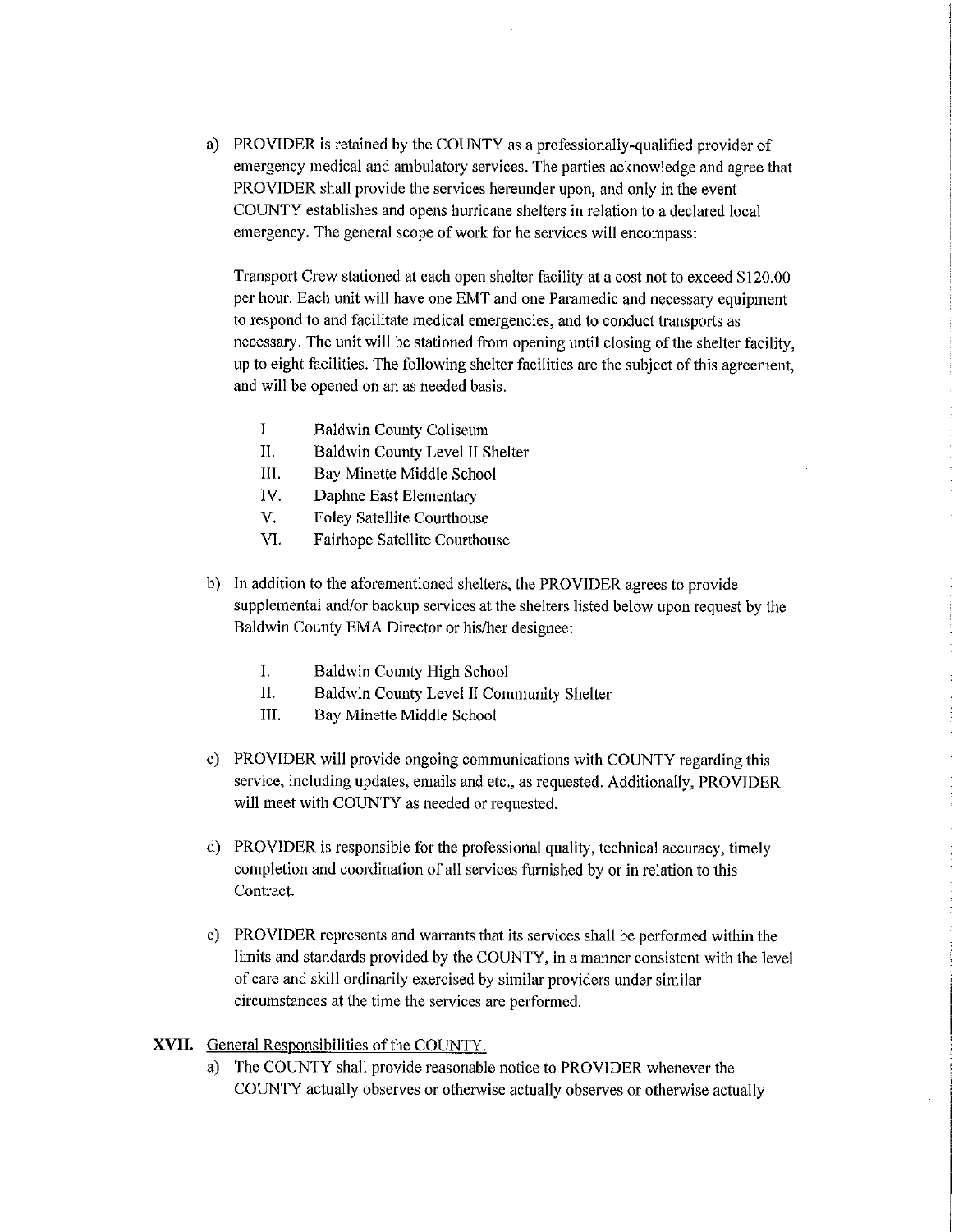becomes aware of any development that affects the scope or time of PROVIDER's services hereunder or any defect or nonconformance in the work of PROVIDER.

- b) The COUNTY shall pay to PROVIDER the compensation as, and subject to the terms set out below.
- **XVIII.** Termination of Services. The COUNTY or PROVIDER may terminate this contract, with or without cause or reason, by giving thirty (30) days written notice of such to the other party. Upon receipt of such notices, PROVIDER shall discontinue its work to the extent specified in the notice. In the event of termination, the COUNTY shall pay PROVIDER for all services satisfactorily rendered, and for any expenses deemed by COUNTY to be a reimbursable expense incurred pursuant to this Contract and prior to the date of termination.
- **XIX.** Compensation Limited. The compensation to be paid to the PROVIDER shall be the full compensation for all work performed by PROVIDER under this Contract. Any and all additional expenditures or expenses of PROVIDER, not listed in full within this CONTRACT, shall not be considered as part of this Agreement and shall not be demanded by PROVIDER or paid by COUNTY.
- **XX.** Direct Expenses. Compensation to PROVIDER for work shall be paid at a rate not to exceed \$120.00 per hour for each Transport Crew stationed at a shelter in accordance with Section XVI. Said compensation shall be all inclusive, including without limitation, reimbursement of all cost, incidentals and operating expense associated with those directly engaged in performance of the requested services.
- **XXI.** Method of Payment. PROVIDER shall submit invoices to the COUNTY for payment for work performed. Such invoice shall be accompanied by a detailed account of compensation to be paid PROVIDER.

Payment shall be made by the COUNTY within thirty (30) days of the approval of the invoice submitted by the PROVIDER. The COUNTY agrees to review and approve invoices submitted for payment in a timely manner.

- **XXII.** Effective and Termination Dates. This Contract shall be effective and commence immediately upon the same date as its full execution, and the same shall terminate upon the expiration of thirty-six (36) months or upon a written notification thereof received by either party within the required thirty (30) day period.
- XXIII. Force Majeure. The Parties hereto shall incur no liability to the other if performance becomes impossible or impracticable by reason on an event or effect that the parties could neither have anticipated nor controlled. This allowance shall include both an act of nature and acts of third parties. Any costs that would otherwise be incurred and/or necessitated by the provisions herein shall be alleviated for either patty by such event or effect.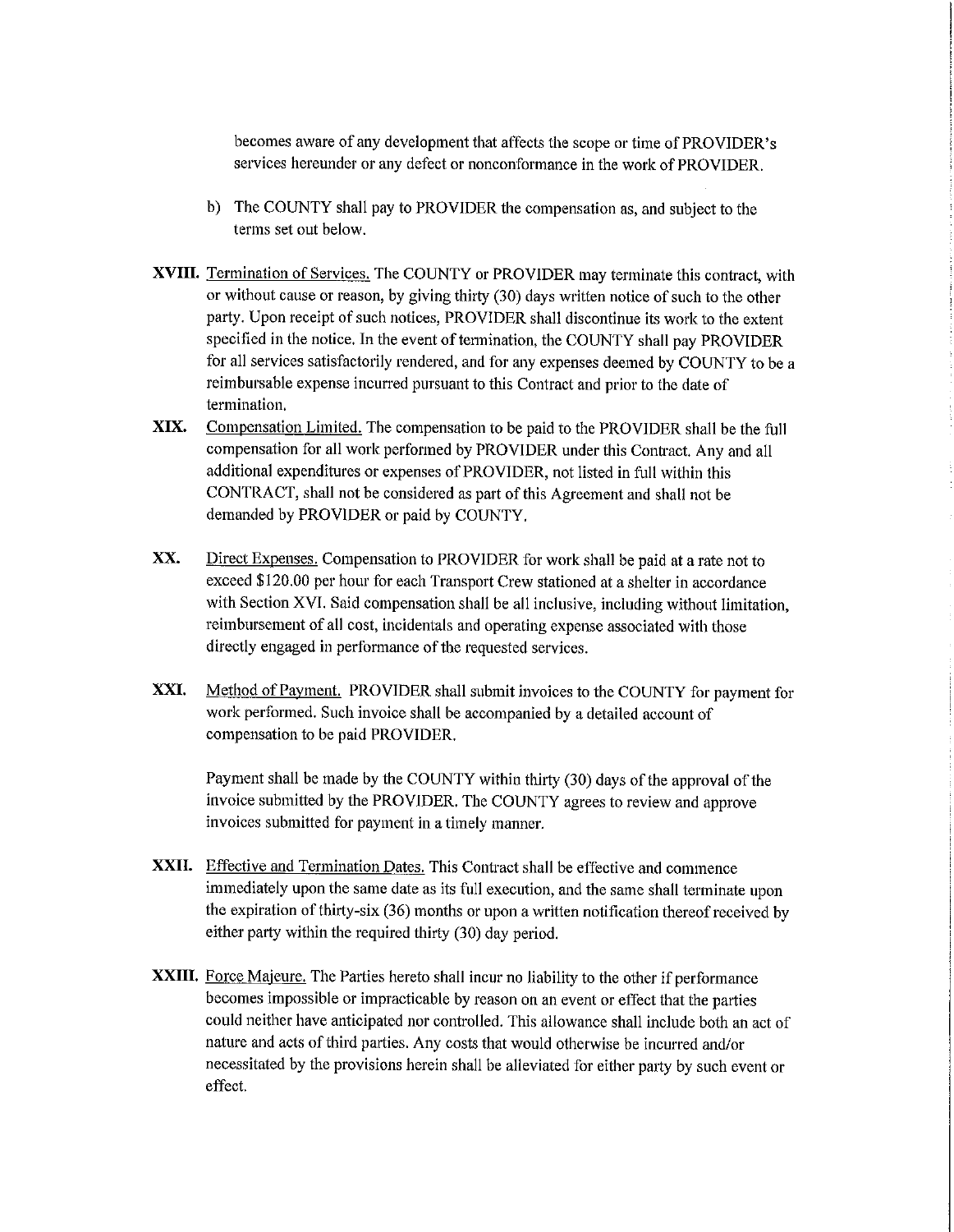**XXIV.** Number of Originals. This Agreement shall be executed with two originals, either of which is equally valid as an original.

 $\ddot{\phantom{0}}$ 

 $\overline{a}$ 

 $\Delta\phi$  .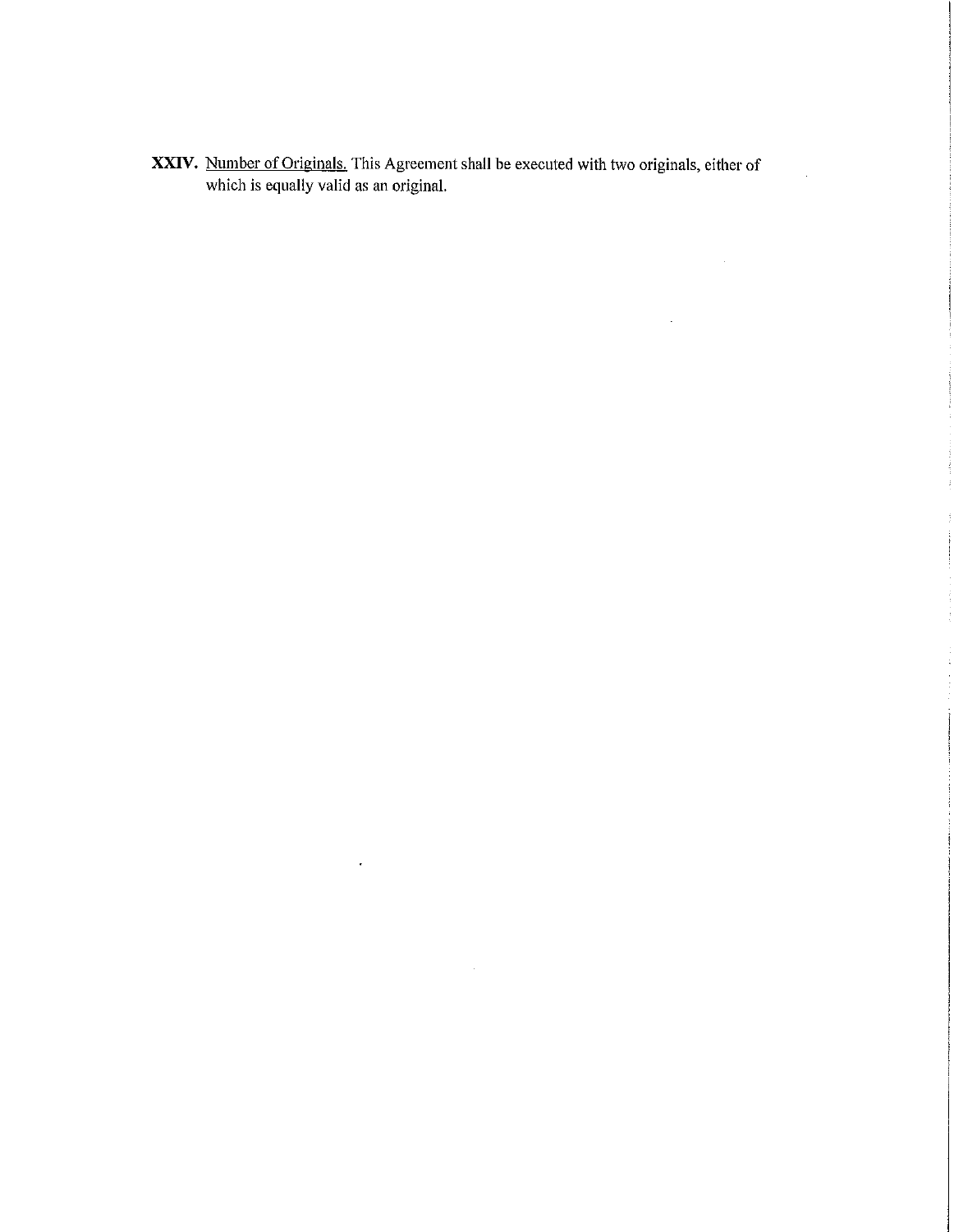IN WITNESS WHEREOF, the parties hereto have executed this Contract on the last day of execution by the COUNTY as written below.  $\frac{1}{1 + \frac{1}{1 + \frac{1}{1 + \frac{1}{1 + \frac{1}{1 + \frac{1}{1 + \frac{1}{1 + \frac{1}{1 + \frac{1}{1 + \frac{1}{1 + \frac{1}{1 + \frac{1}{1 + \frac{1}{1 + \frac{1}{1 + \frac{1}{1 + \frac{1}{1 + \frac{1}{1 + \frac{1}{1 + \frac{1}{1 + \frac{1}{1 + \frac{1}{1 + \frac{1}{1 + \frac{1}{1 + \frac{1}{1 + \frac{1}{1 + \frac{1}{1 + \frac{1}{1 + \frac{1}{1 + \frac{1}{1 + \frac{1}{1 + \frac{1}{1 + \frac{$  $\begin{array}{c} \begin{array}{c} \begin{array}{c} \begin{array}{c} \begin{array}{c} \end{array} \\ \begin{array}{c} \end{array} \\ \begin{array}{c} \end{array} \\ \begin{array}{c} \end{array} \\ \begin{array}{c} \end{array} \\ \begin{array}{c} \end{array} \\ \begin{array}{c} \end{array} \\ \begin{array}{c} \end{array} \\ \begin{array}{c} \end{array} \\ \begin{array}{c} \end{array} \\ \begin{array}{c} \end{array} \\ \begin{array}{c} \end{array} \\ \begin{array}{c} \end{array} \\ \begin{array}{c} \end{array} \\ \begin{array}{c} \end{$ 

COUNTY: ATTEST:

 $40.25 \times 120$ Charles F. Gruber Chairman

**IJ.Jj;'tl/,9**  *~ -&* , */,w,./1Y*  **Ronald J. Cink** *...* County Administrator/Budget Director  $I$   $I$ 

STATE OF ALABAMA )

### COUNTY OF BALDWIN )

I, the undersigned authority, a Notary Public, in and for said County, in said State hereby certify that Charles F. Gruber, and Ronald **J.** Cink. as Chairman and County Administrator/Budget Director, of the Baldwin County Commission, respectively, and whose names are signed to the foregoing instrument and who are known to me, acknowledged before me on this date, that they executed the same voluntarily for and as an act of the Baldwin County Commission.

Date

2018. GIVEN under my hand and seal this the  $\frac{1}{2}$ <sup>th</sup> day of  $\frac{1}{2}$ Q (' O  $\frac{1}{2}$   $\frac{1}{2}$ 

 $cc$ Notary Public

**My Commission Expire;** 

SINFO NOTARY **PIPLO** 

**MONICA E** TAYLOR **My** Commission Expires October 6, 2021

 $C^*$